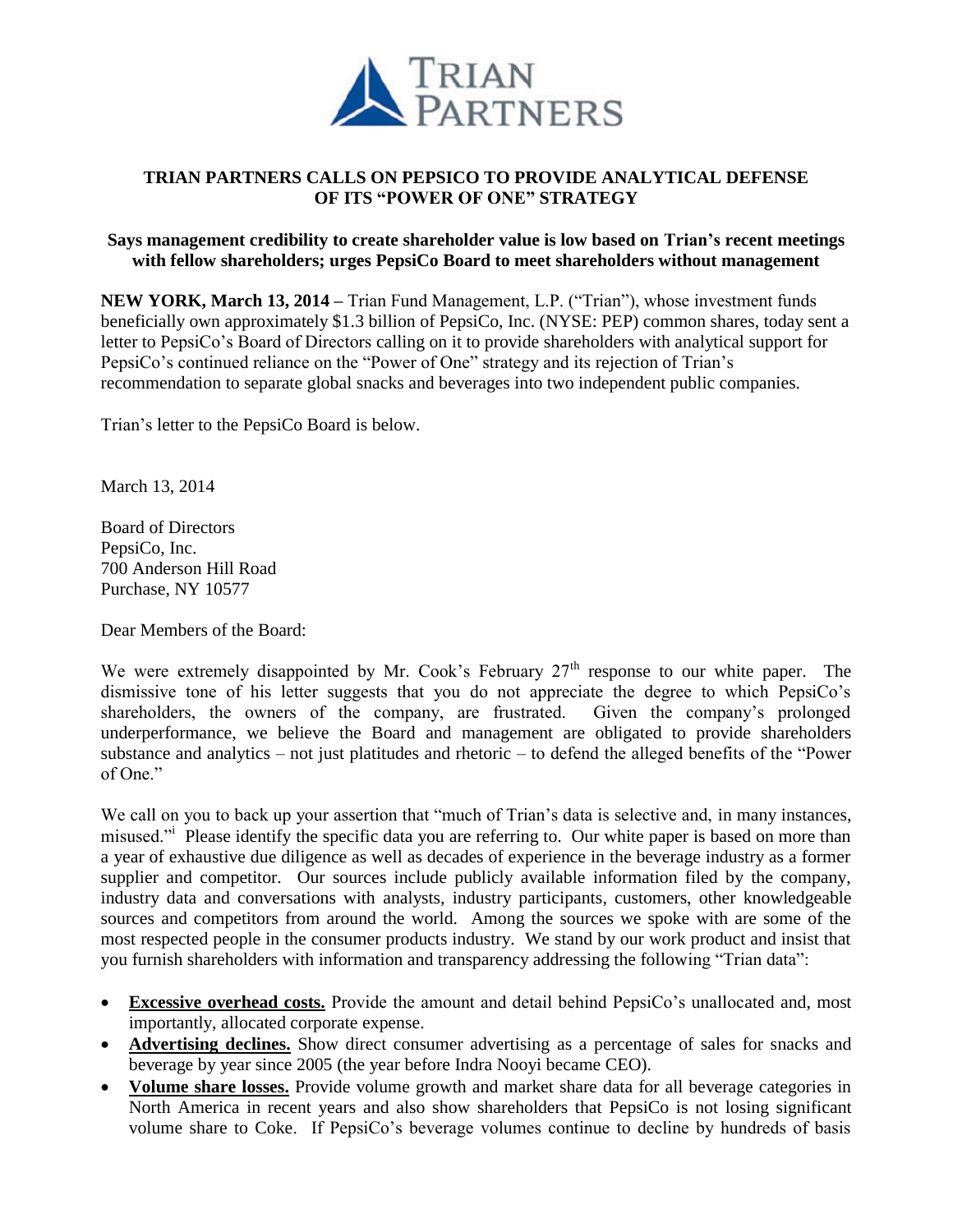points per year, the bottling system will lose its relevance and PepsiCo's beverage business risks being permanently impaired.

- Provide data that shows robust growth for Pepsi Max (and all diet brands under the Pepsi umbrella) versus Coke Zero and other no-calorie Coke brands.
- Describe how Nielsen data is mistaken when it shows Coke's regular calorie colas delivered solid volume performance in 2013 despite challenging carbonated soft drink market conditions, while Pepsi's competing colas continued to erode.
- Provide data that shows Tropicana has not ceded significant market share to Simply Orange, a brand that did not exist in 2000 (especially in the most profitable, "premium" category).<sup> $\ddot{}}$ </sup>
- Explain what happened to Gatorade's market share since the re-branding campaign.
- Explain what happened to SoBe, once a strong competitor in the fast-growth non-carbonated segment.
- **Inferior return on investment.** Show the returns on major investments since Indra Noovi became CEO. We estimate that PepsiCo has spent \$46bn (37% of the current market capitalization) since 2006 on capital-intensive acquisitions, capex and restructurings, net of divestitures and asset sales.<sup>iii</sup> This includes \$21bn (enterprise value) spent acquiring the bottlers (\$17bn excluding the equity PepsiCo previously owned) and \$5bn spent acquiring Wimm-Bill-Dann for a whopping 17.5x LTM EBITDA.<sup>iv</sup> We note that the company's return on invested capital (ROIC; defined as net operating profit divided by average debt and shareholders' equity) has declined from 25% in 2006 to 14% today while earnings per share (EPS) growth has materially trailed peers and management's own targets.<sup>v</sup> If we are wrong, and these acquisitions have in fact generated strong returns, show your shareholders the actual numbers.
- **Buying the bottlers a mistake?** Explain your strategic vision for bottling in North America. It has been four years since the \$21bn acquisitions of Pepsi Bottling Group and PepsiAmericas. Last fall, management told us that the acquisitions were "a mistake" and the bottling system was "in disarray" when the bottlers were acquired, yet we believe the system is operating far less efficiently today.<sup>vi</sup> Coke has committed to significantly reduce North American bottling exposure by 2020 through refranchising, thereby improving ROIC.<sup>vii</sup> Does PepsiCo plan to refranchise? Will refranchising require fresh capital, as we suspect, given the makeup of PepsiCo's remaining bottling network? What precisely is management's plan or should shareholders assume low-ROIC bottling, which PepsiCo has shown limited ability to manage, will be a fixture of the beverage business in the future?
- **Years behind on alternative packaging.** Tell us we are wrong and that PepsiCo is not three years behind Coke in North America when it comes to alternative package sizes (7.5 oz and 16 oz). Please note that in a recent phone conversation, CEO Indra Nooyi acknowledged that PepsiCo is indeed behind Coke in alternative package sizes but argued that catching up would require significant capital investment.
- **Costly headquarters renovation.** Explain why management and the Board believe it is better to spend \$240mm of shareholder money renovating the Purchase corporate headquarters as opposed to upgrading the company's bottling capacity and investing in additional alternative package sizes.<sup>viii</sup>
- **"Power of One": international synergy myth.** Explain why, if "Power of One" is so powerful, PepsiCo continues to have low beverage market share (single or low double-digit) in five of its largest international snacks markets: Mexico, UK, Brazil, Spain and Australia.<sup>ix</sup> Provide market share data in each of those countries and show how those shares have meaningfully changed over time.
- **"Power of One": domestic synergy myth.** Explain why, if "Power of One" is so powerful, beverages lost significant domestic market share in recent years while snacks was pushed to overearn, culminating in slowing volume trends and the  $2012$  EPS re-set to fund reinvestment.<sup>x</sup>
- **"Power of One": foodservice myth.** Explain why, if "Power of One" is so powerful, PepsiCo lost the Subway beverage contract to Coke despite Subway being one of Frito-Lay's largest foodservice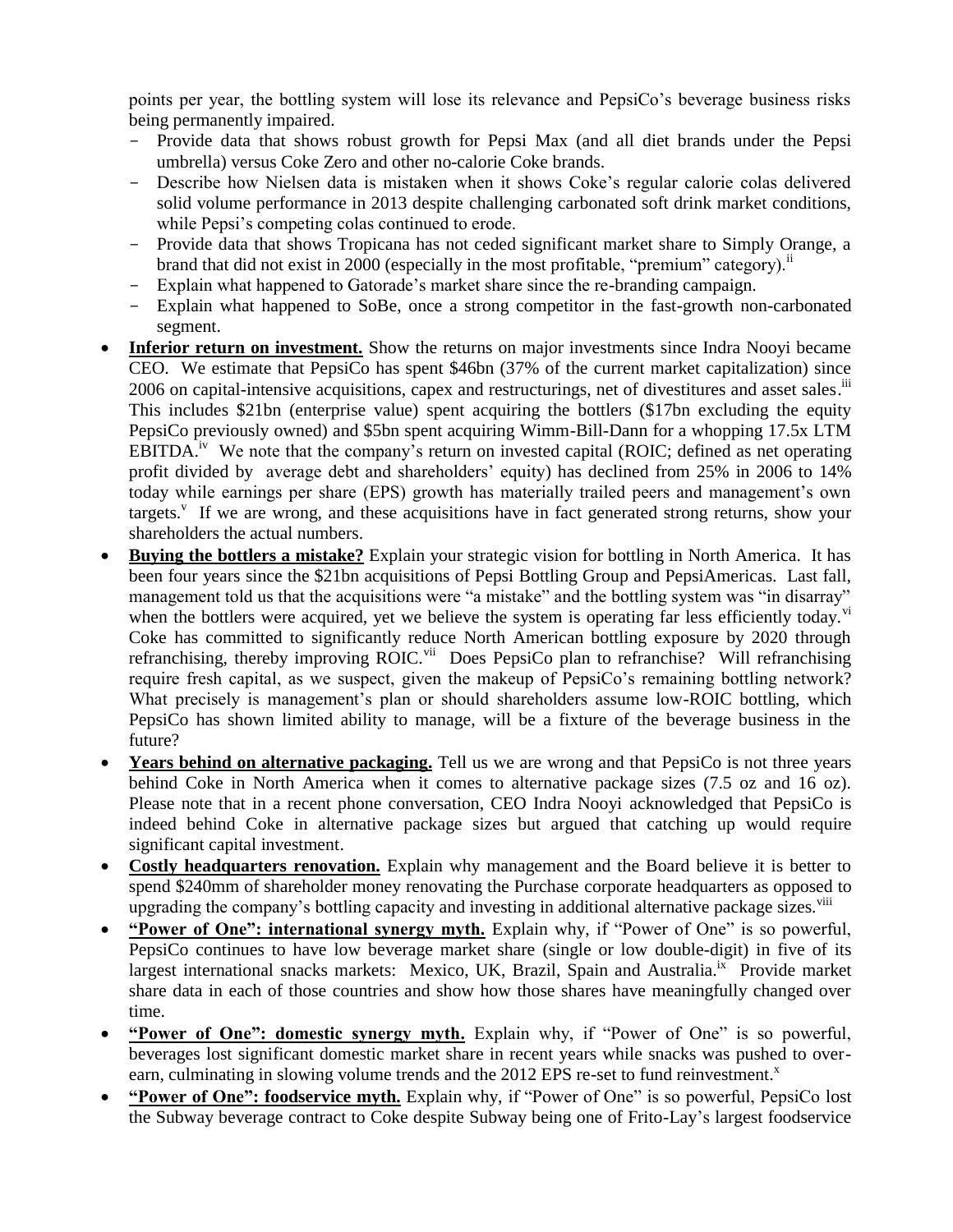accounts.<sup>xi</sup> Since management cites the Buffalo Wild Wings fountain contract to justify the "Power of One," quantify the size of that contract relative to the Subway beverage contract loss.<sup>xii</sup> Explain why, 17 years after the YUM! Brands spin-off, Taco Bell, Pizza Hut and KFC remain three of Pepsi's largest foodservice accounts. And tell shareholders how many foodservice accounts have Pepsi's equivalent of the Coke Freestyle machine.

## **Trian is looking for improved operating performance, not "financial engineering."**

Another of your assertions is that the "financial engineering [we] propose erodes value for shareholders rather than creates value."<sup>xiii</sup> We take exception to you characterizing our proposal as "financial engineering." This appears to be yet another example of PepsiCo's use of rhetoric and catch phrases to serve management and the Board's public relations agenda. Moreover, we find it ironic that you criticized us for "financial engineering" shortly after the company announced increased share repurchase and dividend programs simultaneously with disappointing fourth quarter earnings results and weak 2014 guidance.<sup>xiv</sup> Obfuscating poor operating performance with increased capital returns is, in our view, a classic example of "financial engineering." We also believe including one-time Vietnam refranchising gains in core EPS, as PepsiCo management did in 2013, qualifies as "financial engineering." <sup>xv</sup>

The heart of the argument in our white paper is that centralization of costs and power within corporate has eroded PepsiCo's culture and impaired the competitiveness of its businesses. We would like to see a separation of global snacks and beverages to empower focused management while eliminating the holding company structure and the excessive bureaucratic costs that go with it. We would close the Purchase and Chicago facilities (Quaker Oats to be run out of Frito-Lay and Tropicana to be run out of North American Beverage), thereby eliminating significant unnecessary corporate costs by having *two* headquarters (Plano for snacks and Somers for beverages) instead of *four*. Separating the businesses and closing Purchase and Chicago will be the catalyst to further and significantly reduce what we believe are *billions of dollars (\$1.1 billion of publicly disclosed "unallocated" corporate costs plus what Trian believes is a multiple of that amount which is undisclosed and "allocated" to the divisions) presently*  being spent on a centralized corporate bureaucracy.<sup>xvi</sup> As stated above, we call on management to provide transparency on corporate costs and thereby publicly disclose how much is allocated to the divisions. We expect those savings will be reinvested in the brands and/or passed along to shareholders. Either way, we believe – at any reasonable multiple of earnings - there will be tens of billions of dollars of shareholder value created by the increased profitability.

# **Frito-Lay can be a standalone snacks powerhouse.**

PepsiCo has an amazing snacks business that has performed consistently well over many years. But we believe Frito-Lay could perform even better if standalone management were allowed to market, invest and make strategic decisions with no interference from corporate. Too often in recent years, the snacks business has served as a "piggy bank" for PepsiCo management. Tapping into the bank has come in the form of aggressive Frito-Lay pricing and advertising cuts. Frito-Lay still grew during these periods of underinvestment but, too often in our view, it grew slower than the market and underperformed its potential.

It is our understanding that advertising for snacks declined to approximately 3% of sales at one point in the recent past – a very low number for a leading branded food business. By way of example, we would note that in 2006, advertising at Hershey had declined to 2.2% of sales. That year, Hershey's organic growth slowed to 2.6% and the company traded at only 20x forward earnings. Fast forward to today and, under new leadership, Hershey is spending 8.1% of sales on advertising, the company grew 7.9% organically last year and it now trades at 26x forward earnings.<sup>xvii</sup> The implication is obvious – Frito-Lay could accomplish great things if it were no longer forced to subsidize an underperforming beverage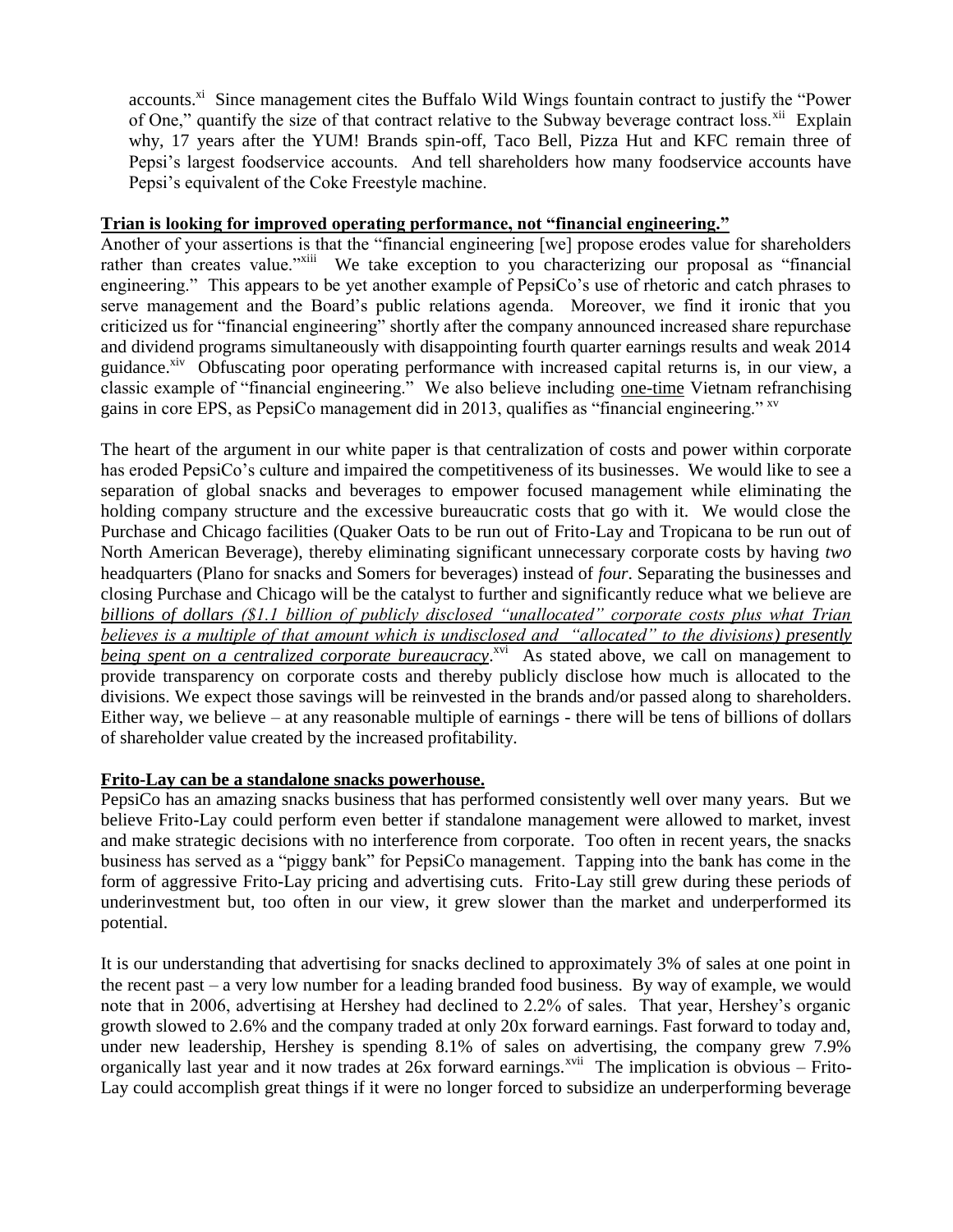business and pay for bloated allocated corporate costs. We do not view improved operating performance as "financial engineering."

#### **PepsiCo's beverage business must reestablish a lean, fast-moving, "disruptive" culture.**

As for beverage, our message is similarly clear. To compete effectively as a number two, we believe PepsiCo must return to its roots as a lean, hard-hitting and fast-moving beverage business. It must be a *disruptive innovator*. This is best accomplished under the leadership of focused management. Excessive PepsiCo corporate costs should be eliminated, with savings reinvested in the business to improve competitiveness (investing in price, marketing, innovation and packaging). A standalone management team would not cede market share to Coke as is happening today. They would understand that you must compete on price to survive and that you must keep overhead costs low in order to invest in marketing, new products and packaging. We believe the trend of underperformance will reverse as a focused, standalone management team is freed to decide where to invest organically, whether to participate in M&A and whether to form strategic alliances to drive value.

Despite poor performance in recent years, we believe the beverage business has great potential. The business generates strong free cash flow and has the *only* North American distribution system that can compete head-on with Coke. We believe top-tier management, free to run beverage as they see fit, could create considerable value with a \$30bn+ revenue business and world-class brands. Moreover, we estimate the beverage business' operating margin in 2014, after allocation of corporate overhead, is in the low double digits – far lower than the typical branded consumer staples company. *We see great*  potential to expand margins in a standalone beverage business.<sup>xviii</sup> As we said in the white paper, as a sign of our conviction and confidence, we would gladly buy additional shares in, and be willing to join the Board of, the newly formed beverage company.

### **Claims that standalone PepsiCo beverages will be overwhelmed by Coke – a red herring.**

We have heard that PepsiCo management is now telling shareholders they disagree with our recommendations because a standalone Pepsi beverage business may be overwhelmed by Coke. But we believe PepsiCo's beverage business is already being overwhelmed by Coke. That is apparent in consolidated financial results, relative market share trends and Coke consistently being one step ahead of PepsiCo when it comes to game-changing innovation.<sup>xix</sup> In fact, we believe that if management stays on the current path and delivers the promised high single digit EPS growth over the next few years *without* another reset, they will materially weaken (and perhaps even destroy) the North American Beverage business because they will have done it by not competing on innovation, speed and price, thereby losing market share to Coke. We believe it is a shortsighted strategy that will end badly. We believe a focused standalone PepsiCo beverage business would be a far more formidable competitor to Coke. Lastly, as to Coke's view of the situation, we would only say that we are highly skeptical of public commentary Coke makes as to strategic actions it would like to see PepsiCo take. Our sources tell us Coke is quite pleased with the status quo and believe they have PepsiCo's beverage business at the "tipping point."

# **Owning the beverage business for free.**

While we believe our strategic initiatives will create substantial, long-term value for all shareholders, we also believe it is clear that the status quo is "eroding value." One can quantify how the company's structure (and resulting operating underperformance) obscures the inherent value of the underlying businesses as follows: PepsiCo's snacks business represents approximately two-thirds of EPS. CEO Indra Nooyi is on record stating that "if it were a standalone company, Frito-Lay North America might well be the best consumer products company."<sup>xx</sup> Who are we to disagree? Hershey, a leading North American company in sweet snacks, trades at 26x forward earnings – an approximate 50% premium to the 17x forward earnings multiple that PepsiCo traded at on the day we released our white paper.<sup>xxi</sup> If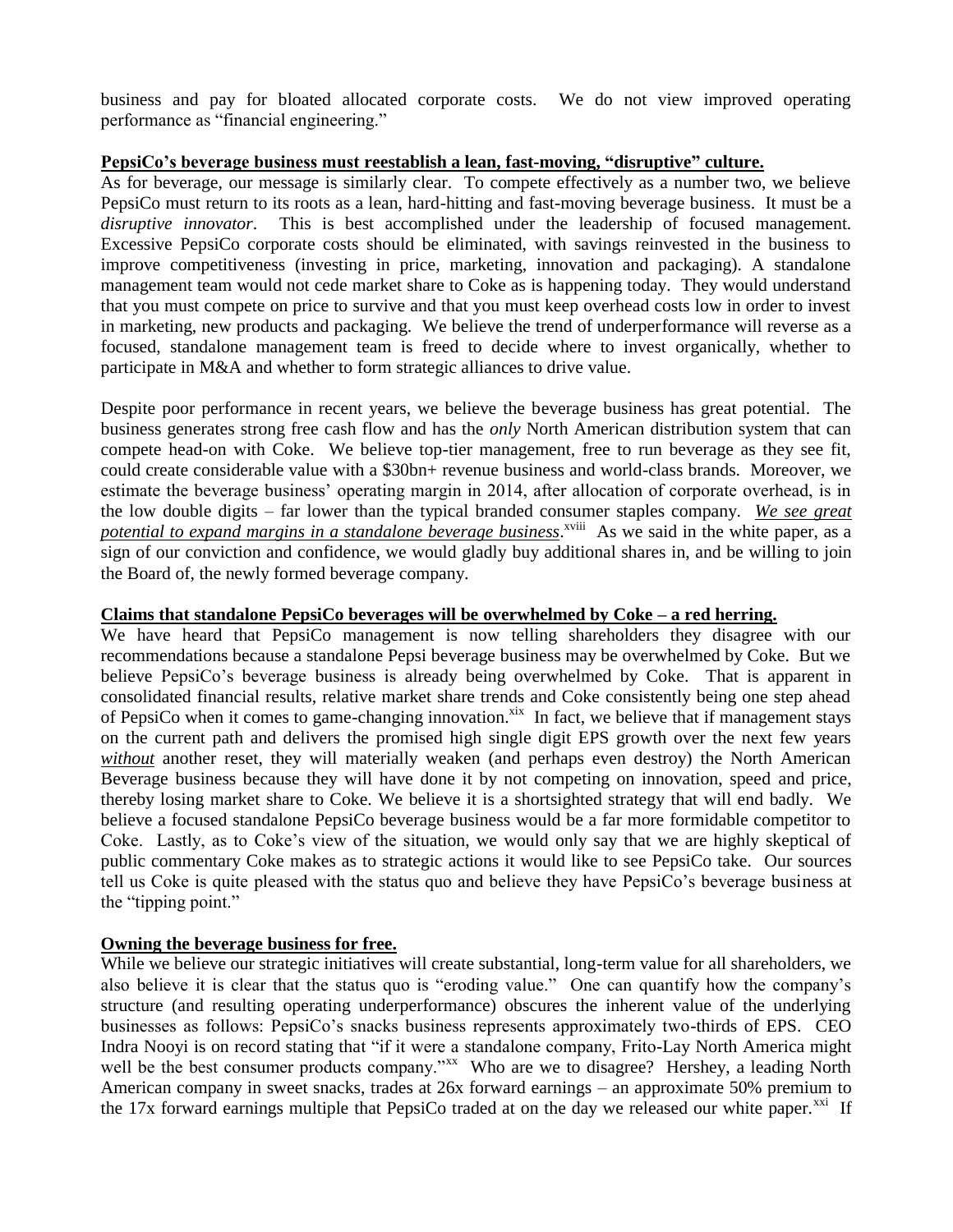PepsiCo snacks (two-thirds of EPS) were to trade at Hershey's multiple (50% higher than PepsiCo's multiple), simple math suggests that the value of the snacks business would be equivalent to PepsiCo's total value today – and shareholders would therefore own the standalone beverage business for free.<sup>xxii</sup> And that is *before* reducing PepsiCo's excessive corporate costs to drive savings for reinvestment into the brands – savings that can be realized through a "blank sheet of paper" or "zero-based budgeting" approach.

# **Conclusion: Shareholders own PepsiCo.**

In summary, the assertion in your letter that the Board has carefully studied and rejected our proposal would suffice if management and the Board owned 100% of PepsiCo. It might also suffice had PepsiCo delivered consistent top-tier performance over many years. However, PepsiCo's results can be summed up as follows: during the CEO's 7+ year tenure, *PepsiCo's total shareholder return of 45% has grown at less than half the rate of the Consumer Staples Index (101%) and competitors like Coca-Cola (105%).xxiii* PepsiCo's EPS growth has also significantly trailed that of peers. xxiv The timeframe we reference coincides with management's tenure but also with the transformation of "Power of One" from a marketing slogan with limited operational impact to a pervasive strategy that increased the influence and control of corporate.

The reality is that shareholders own PepsiCo and we believe, in the end, will have the ultimate say in determining what is the best path forward for the Company. A recent survey conducted by a top-ranked research analyst at Sanford Bernstein suggested that 54% of polled shareholders favor a separation, only 27% favor keeping snacks and beverage together while 19% are undecided – and that is before we had met with more than a handful of shareholders.<sup>xxv</sup> While the Sanford Bernstein survey was informal and not weighted by ownership levels, based on what we have heard from shareholders to date, we are not surprised by the results. We also note that since our February  $19<sup>th</sup>$  letter and white paper was made public, PepsiCo's share price has risen 8% to \$83, approximately double the return of the consumer staples index and Coca-Cola.<sup>xxvi</sup> This is after the share price declined from \$87, when we first advocated a separation of snacks and beverages in July 2013, to a low of \$77 in the days following PepsiCo's announcement of no structural change.<sup>xxvii</sup> Once again, we believe the market has spoken.

It is also clear from our meetings with shareholders that management's credibility to create shareholder value is low. We strongly recommend that instead of dismissing our initiatives, Board members meet shareholders without management present to learn their views. We believe such a dialogue will be enlightening and will provide the Board with a broader perspective. Our hope remains that PepsiCo will take the necessary actions that are in the best long-term interests of its underlying businesses and all of its shareholders.

Very truly yours,

Nelson Peltz *Founding Partner & Chief Executive Officer*

Peter May *Founding Partner & President*

Ed Garden *Founding Partner & Chief Investment Officer*

Josh Frank *Partner and Senior Analyst*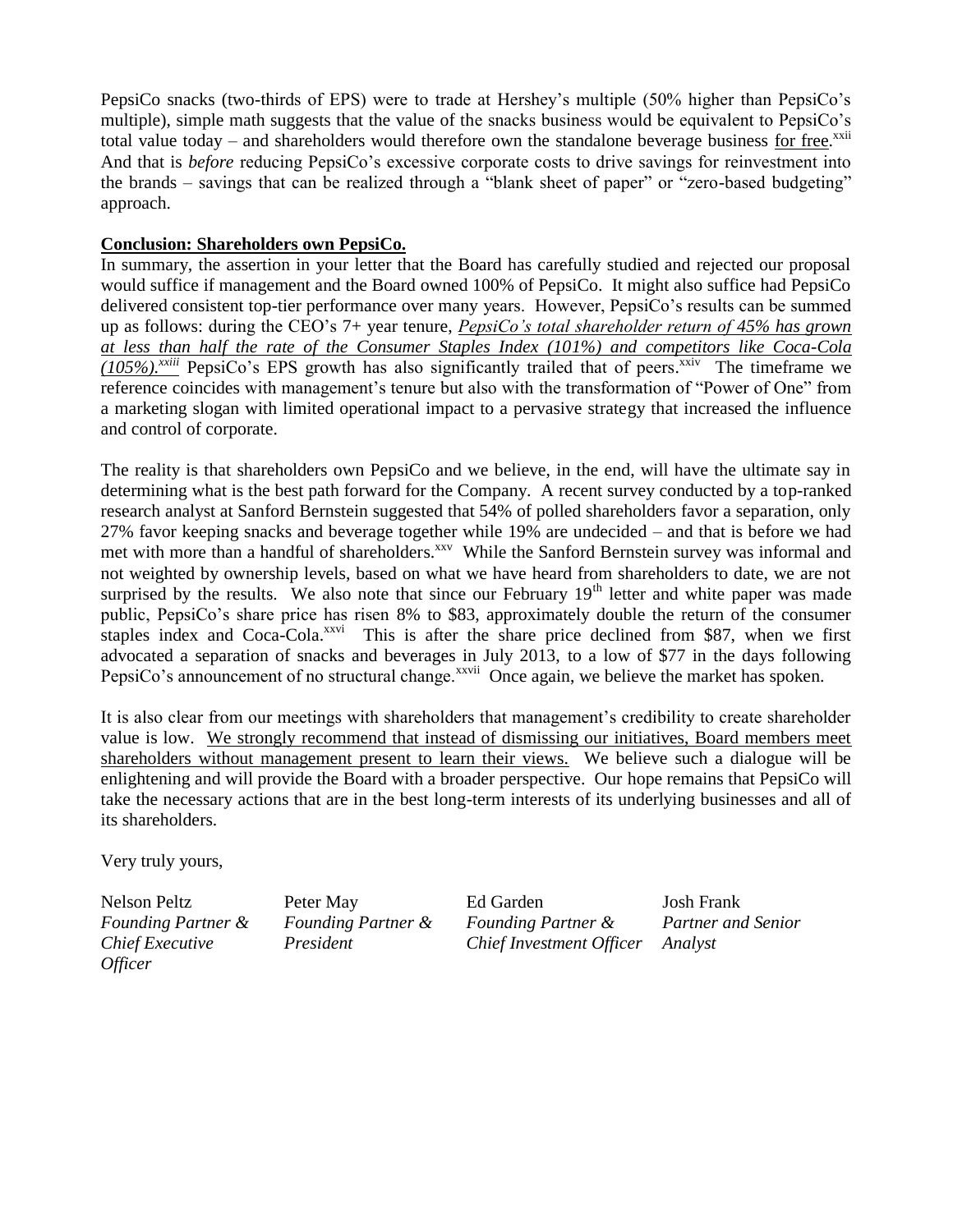<sup>i</sup> Source: Letter from Ian Cook to Trian Partners, 2.27.2014

 $\overline{a}$ 

ii Source: "125 Years of Sharing Happiness - The Coca-Cola Company" 5.4.2011.

- iii Source: PepsiCo, Wimm-Bill-Dann, Pepsi Bottling Group and PepsiAmericas Annual Reports and press releases, Bloomberg and Trian estimates. Uses enterprise value of major acquisitions net of equity already owned.
- iv Source: PepsiCo, Wimm-Bill-Dann, Pepsi Bottling Group and PepsiAmericas Annual Reports and press releases, Bloomberg and Trian estimates.
- v Net operating profit is PepsiCo's operating profit, adjusted for non-recurring items, net of PepsiCo adjusted effective tax rate for the given year, based on the Company's annual earnings press releases.
- v<sup>i</sup> Source: PepsiCo Annual Reports and press releases, Bloomberg and Trian estimates.
- vii Source: Various Coca-Cola transcripts including Coca-Cola at Deutsche Bank Conference on 12.6.2013.
- viii Source: "Governor Cuomo Announces PepsiCo to Modernize and Expand its Worldwide Headquarters in
- Westchester, Retaining 1,100 Jobs", Governor.NY.Gov, 10.6.2012.
- <sup>ix</sup> Source: Consumer Edge Research 5.12.2013 and Euromonitor data for 2012. Market share is 15% or below for Pepsi beverages in these countries.
- x Source: PepsiCo Annual Reports and Euromonitor data from 2009-2012.
- xi Source: "Subway Chain Chooses Coke, Displacing Pepsi", The New York Times, 2003. "Pepsico Foodservice and Subway® Restaurants Extend and Expand Snack Relationship", Frito-Lay Press Releases, 5.15.2008.
- 
- <sup>xii</sup> Source: PepsiCo 2014 CAGNY transcript, 2.20.2014.
- <sup>xiii</sup> Source: Letter from Ian Cook to Trian Partners, 2.27.2014.
- xiv Source: PepsiCo Q4 2013 Press Release. PepsiCo stock price underperformed the Consumer Staples Index by
- ~500bps in the two days following the Q4 2013 earnings, indicating disappointment.
- xv PepsiCo Q2 2013 and Q4 2013 Press Release.
- <sup>xvi</sup> Source: Trian estimates and PepsiCo 2013 10-K. Excludes depreciation and estimated pension costs.
- xvii Capital IQ as of 3.11.2014 and Hershey Annual Reports.
- $\frac{x}{y}$  Source: SEC filings and Trian estimates based on Morgan Stanley research as of 5.9.2013, Bernstein research as of 8.4.2011, and Q4 2013 earnings presentation.
- xix Source: Coca-Cola and PepsiCo 2013 Annual Reports, PepsiCo Q4 2013 slide presentation, Euromonitor data 2009- 2012.
- xx Source: PepsiCo Q1 2011 earnings call.
- <sup>xxi</sup> Source: Capital IQ as of 2.19.2014 for PepsiCo and as of 3.11.2014 for Hershey.
- $\frac{x}{x}$  Source: SEC filings and Trian estimates based on Morgan Stanley research as of 5.9.2013, Bernstein research as of 8.4.2011 and Q4 2013 earnings presentation.
- $x$ <sup>xxiii</sup> Source: Bloomberg as of 2.19.2014, the date of Trian's white paper.
- xxiv Peers include Coca-Cola Enterprises, Coca-Cola, Dr Pepper Snapple, Hershey and consolidated Kraft (grocery and snack business). Source: Respective peers' Annual Reports and press releases.
- xxv Source: Sanford Bernstein research dated 3.3.2014.
- <sup>xxvi</sup> Source: Bloomberg as of 3.11.2014. PepsiCo's share price rose  $8\%$ , adjusted for dividends and 7% excluding the dividend adjustment.
- xxvii Source: Bloomberg and SEC filings. Date in July 2013 is July 18, 2013 (the day after Trian's presentation calling for a separation of snacks and beverages was made public). The PepsiCo announcement of no structural change was made on February 13, 2014. The low was as of February 19, 2014, the last closing price prior to Trian's letter and white paper being made public.

$$
\# \quad \# \quad \#
$$

#### **About Trian Fund Management, L.P.**

Founded in 2005 by Nelson Peltz, Peter May and Ed Garden, Trian seeks to invest in high quality but undervalued and under-performing public companies and to work constructively with the management and boards of those companies to significantly enhance shareholder value for all shareholders through a combination of improved operational execution, strategic re-direction, more efficient capital allocation and increased focus.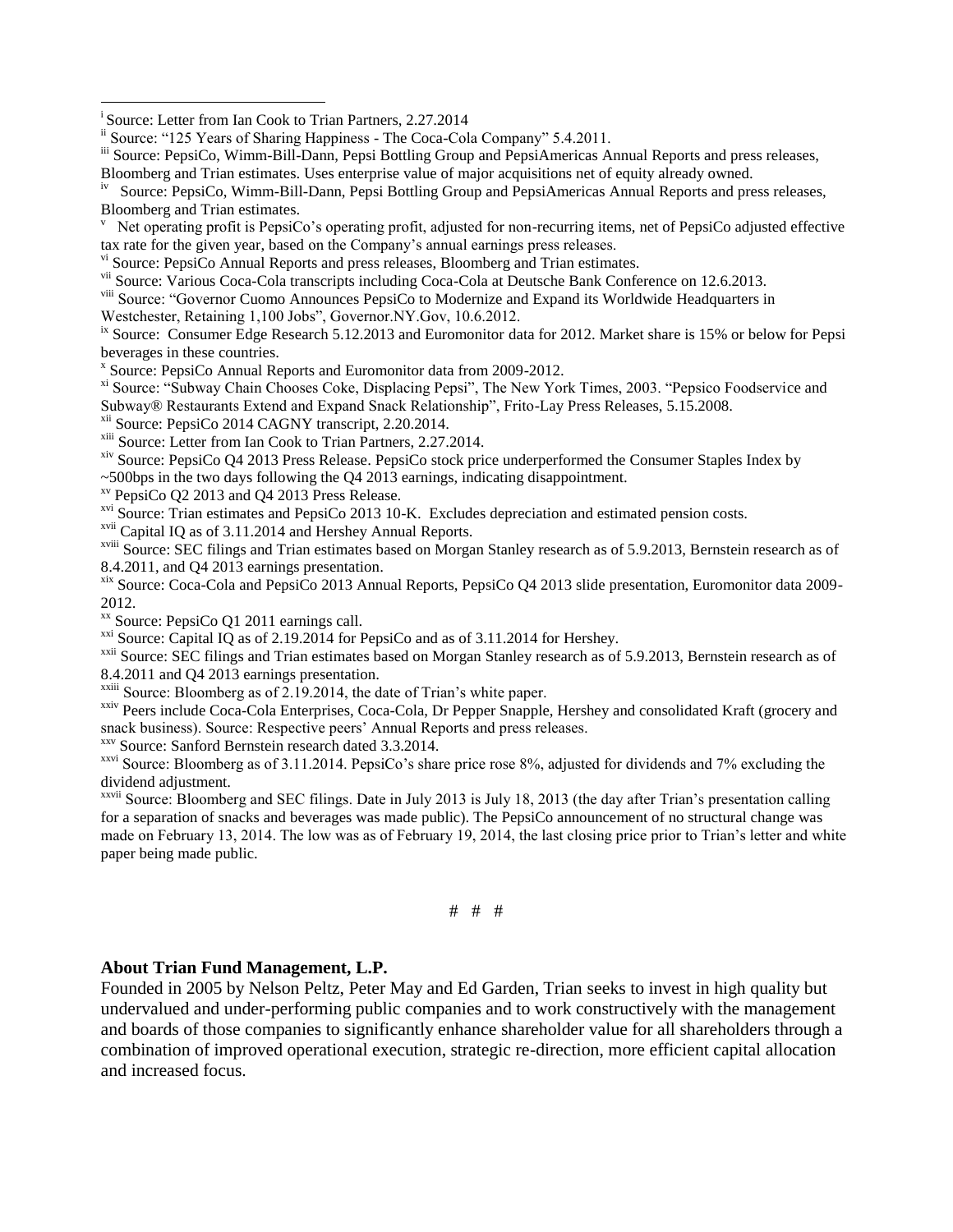**Media Contact:** Anne A. Tarbell (212) 451-3030 atarbell@trianpartners.com

*The views expressed in this press release represent the opinions of Trian Fund Management, L.P. ("Trian") and the funds it manages (collectively, "Trian Partners"), and are based on publicly available information with respect to PepsiCo, Inc. (the "Issuer"). Trian Partners recognizes that there may be confidential information in the possession of the Issuer that could lead it to disagree with Trian Partners' conclusions. Trian Partners reserves the right to change any of its opinions expressed herein at any time as it deems appropriate. Trian Partners disclaims any obligation to update the data, information or opinions contained in this press release.* 

*Certain financial information and data used herein have been derived or obtained from filings made with the Securities and Exchange Commission ("SEC") or other regulatory authorities and from other third party reports. Neither Trian Partners nor any of its affiliates shall be responsible or have any liability for any misinformation contained in any third party SEC or other regulatory filing or third party report. There is no assurance or guarantee with respect to the prices at which any securities of companies referred to herein will trade, and such securities may not trade at prices that may be implied herein. The estimates, projections, pro forma information and potential impact of the opportunities identified by Trian Partners herein are based on assumptions that Trian Partners believes to be reasonable as of the date of this press release, but there can be no assurance or guarantee that actual results or performance of the Issuer will not differ, and such differences may be material.* 

*This press release is provided merely as information and is not intended to be, nor should it be construed as, an offer to sell or a solicitation of an offer to buy any security. This press release does not recommend the purchase or sale of any security. Funds managed by Trian currently beneficially own, and/or have an economic interest in, shares of the Issuer. These funds are in the business of trading – buying and selling– securities. It is possible that there will be developments in the future that cause one or more of such funds from time to time to sell all or a portion of their holdings of the Issuer in open market transactions or otherwise (including via short sales), buy additional shares (in open market or privately negotiated transactions or otherwise), or trade in options, puts, calls or other derivative instruments relating to such shares.* 

*This press release contains forward-looking statements. All statements contained in this press release that are not clearly historical in nature or that necessarily depend on future events are forward-looking, and the words "anticipate," "believe," "expect," "potential," "opportunity," "estimate," "plan," and similar expressions are generally intended to identify forward-looking statements. The projected results and statements contained in this press release that are not historical facts are based on current expectations, speak only as of the date of this press release and involve risks, uncertainties and other factors that may cause actual results, performance or achievements to be materially different from any future results, performance or achievements expressed or implied by such projected results and statements. Assumptions relating to the foregoing involve judgments with respect to, among other things, future economic, competitive and market conditions and future business decisions, all of which are difficult or impossible to predict accurately and many of which are beyond the control of Trian Partners. Although Trian Partners believes that the assumptions underlying the projected results or forward-looking statements are reasonable as of the date of this press release, any of the assumptions could be inaccurate and therefore, there can be no assurance that the projected results or forwardlooking statements included in this press release will prove to be accurate. In light of the significant*